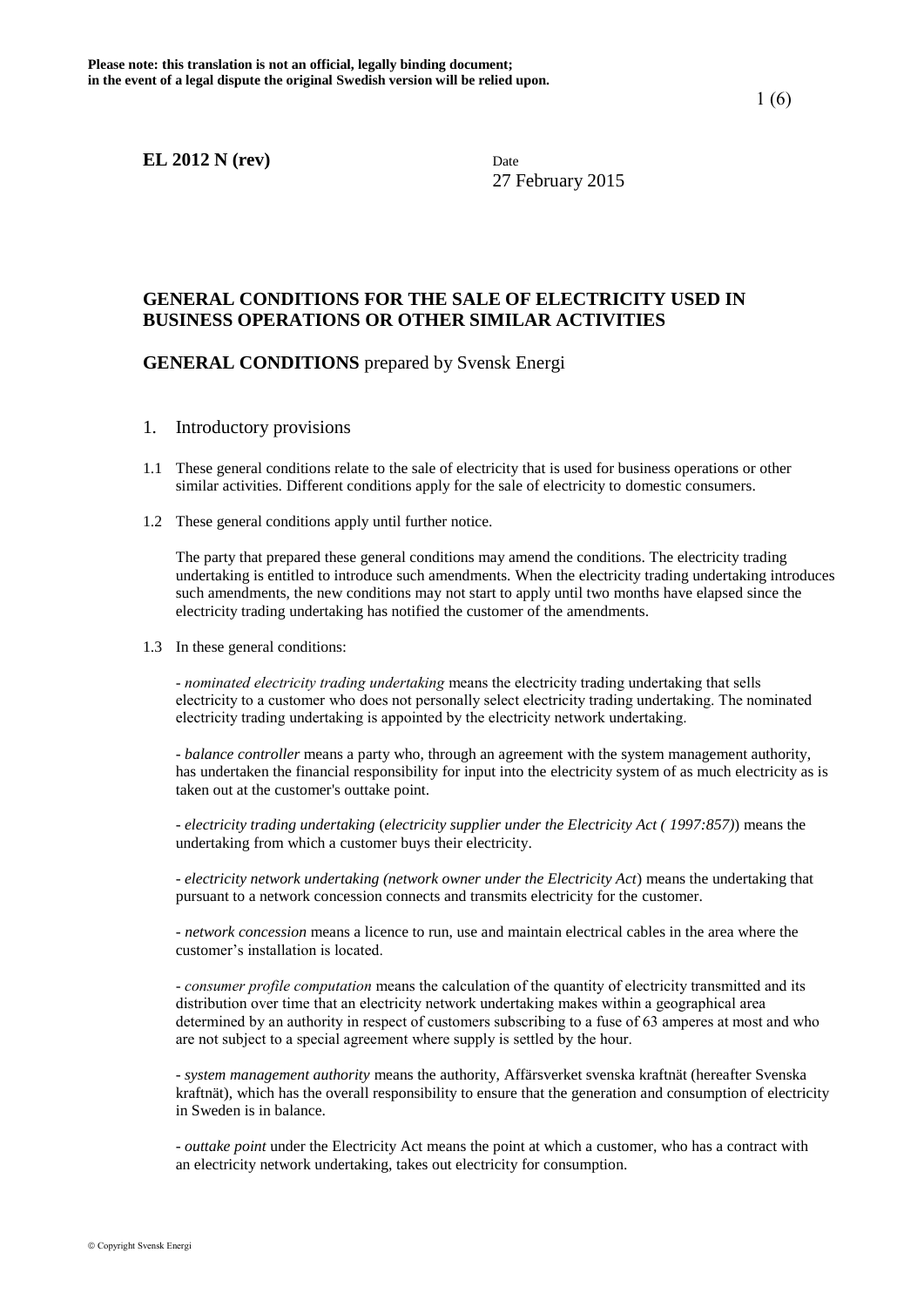27 February 2015

1.4 The electricity trading undertaking is, under the Personal Data Act (1998:204), the controller for the personal data processed in accordance with this clause.

Personal data provided to the electricity trading undertaking will be processed to enable it to perform contracts entered into or obligations applicable according to statute or other enactment.

Furthermore, personal data may be used for market analyses, statistics and to evaluate and provide information about services and products. Personal data may also be processed for marketing purposes by both the electricity trading undertaking and group undertakings together with the collaborating partners of such undertakings.

A customer who does not wish to have personal data processed for marketing purposes may notify the electricity trading undertaking at any time to prevent such processing.

Personal data can be disclosed to and collected from subsidiaries and other companies within the group and collaborating partners for the purposes specified above. Information may also be obtained from public and private records in order to update personal data.

The customer is entitled, upon request, to obtain information free of charge once per year regarding the data that has been registered concerning them and the purposes for which this information has been processed. The customer can also request rectification of erroneous data concerning the customer.

A request for such information or for rectification shall be signed by the customer in person and addressed to the electricity trading undertaking.

2. Electricity sales

Sales obligation

- 2.1 The electricity trading undertaking undertakes to sell electricity to the customer on the following conditions.
- 2.2 If the electricity trading undertaking or the customer so wishes, written notification shall be given or a written contract entered into regarding the sale.

The electricity trading undertaking shall, in accordance with statute, inform the customer about:

- each individual energy source's share of the average composition of energy sources used to generate the electrical power that the electricity trading undertaking sold during the immediately preceding calendar year.

- the impact on the environment in the form of carbon dioxide emissions and the quantity of nuclear waste resulting from the generation of the electricity sold.

2*.*3 The electricity trading undertaking is responsible for ensuring that there is a balance controller for the customer's outtake point.

Under the Electricity Act, the electricity trading undertaking may only sell electricity at the outtake point if there is a balance controller for this point.

If the electricity trading undertaking at some stage is unable to ensure that there is a balance controller, the undertaking shall immediately notify this to the customer and electricity network undertaking.

2.4 The electricity trading undertaking shall notify the electricity network undertaking that it will commence selling electricity at the customer's outtake point and shall also state who has undertaken the balance control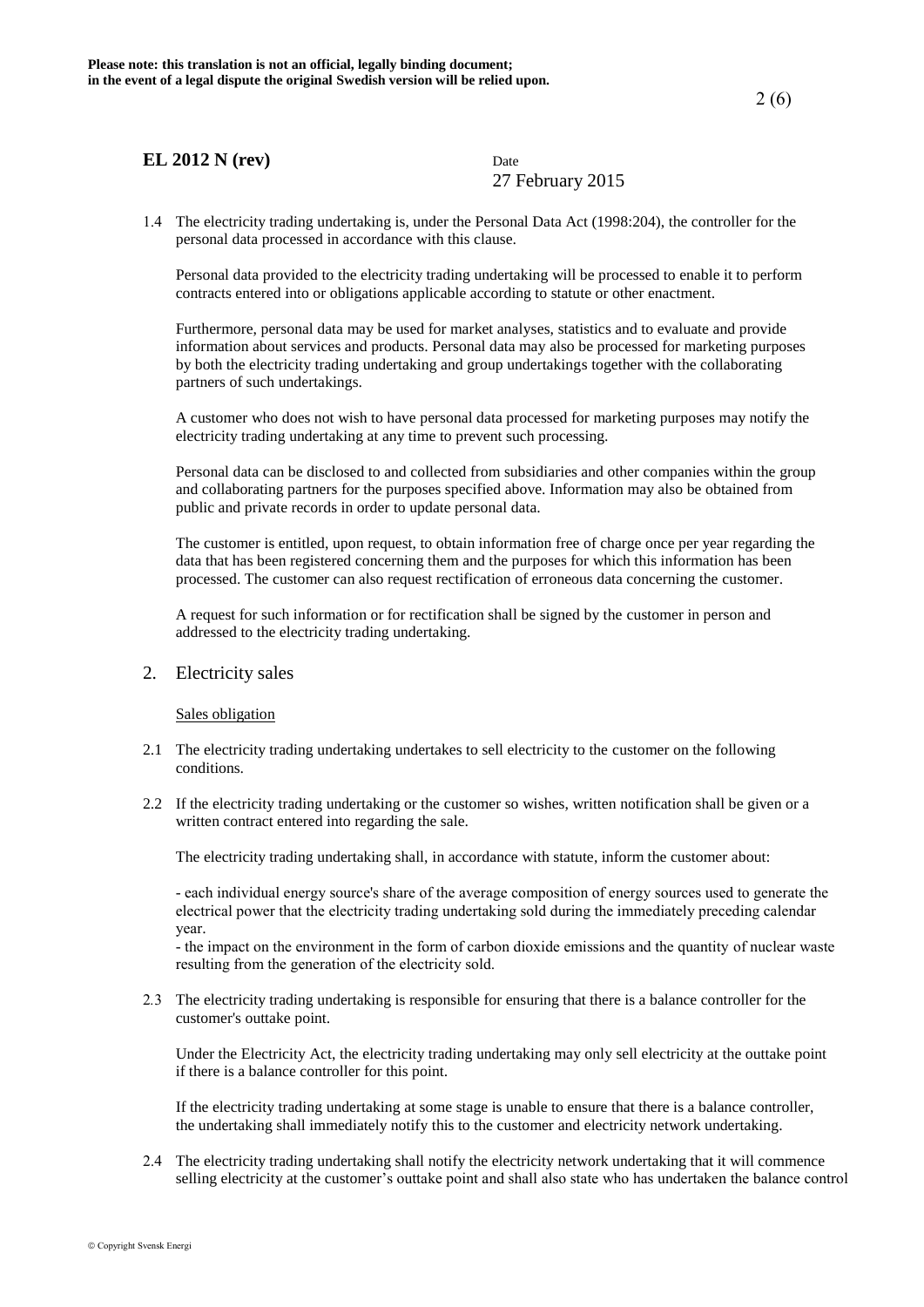27 February 2015

responsibility for this supply. This notification shall be given no later than 14 days before the sale starts in order for the sale to take place on the date agreed by the electricity trading undertaking and the customer.

Commitments of the customer

- 2.5 The customer is responsible for having the necessary contract for transmission of electricity with the electricity network undertaking.
- 2*.*6 Unless otherwise specifically indicated by these conditions, the customer shall pay for all of the electricity consumed at the outtake point. The payment obligation also covers electricity that the customer has been unable to make use of owing to faults within their own installation or for other reasons that are not attributable to the electricity network undertaking or the electricity trading undertaking.

#### Impediments to the performance of the contract

2.7 A party is not liable to perform the contract if performance is substantially impeded as a consequence of impediments over which they have no control. Impediments are deemed to include war, public authority decisions, disruptions to public transport services, extreme weather conditions or other events of an exceptional nature that have a substantial impact on the performance of the contract and which a party could not have anticipated and whose adverse effects a party could not reasonably have overcome.

#### Compensation for damage/injury, etc.

- 2.8 If a customer complains that a change of electricity trading undertaking has not been implemented in the proper manner or at the proper time, the electricity trading undertaking that gave notice of the exchange is responsible for the matter being investigated, following consultation with the customer's electricity network undertaking. The electricity trading undertaking shall also notify the customer of the cause of the error. Unless there are special reasons, notice shall be given to the customer within one month from when the customer contacted the electricity trading undertaking.
- 2.9 If the electricity trading undertaking has not performed its obligations in conjunction with takeover or start of electricity supplies and this is due to circumstances that lie within the control of the electricity trading undertaking, the customer is entitled to compensation from the electricity trading undertaking for any damage/injury that thereby arises.

If a customer shows that it is probable that they have been adversely affected by damage/injury, but that the amount of the damage/injury does not amount to SEK 300 per outtake point and loss occurrence, the customer shall nonetheless receive compensation of SEK 300. In order for compensation of a higher amount to be paid, the customer must substantiate the damage/injury and its extent.

- 2.10 The customer is only entitled to compensation for damage/injury from the electricity trading undertaking if the damage/injury has been caused by carelessness on the part of the electricity trading undertaking.
- 2*.*11 The right to compensation does not include pure financial loss or consequential loss in conjunction with personal injury or property damage.
- 2.12 The party suffering the loss shall implement reasonable measures in order to mitigate their loss. If the party fails to do so, the compensation may be reduced to a corresponding extent.
- 3. Metering, collection and reporting of meter values, and also invoicing

#### Metering

3.1 The customer's consumption will be recorded by the electricity network undertaking's meters or by meters approved by the electricity network undertaking. Provisions regarding metering are contained in legislation and also in the customer's contract with the electricity network undertaking.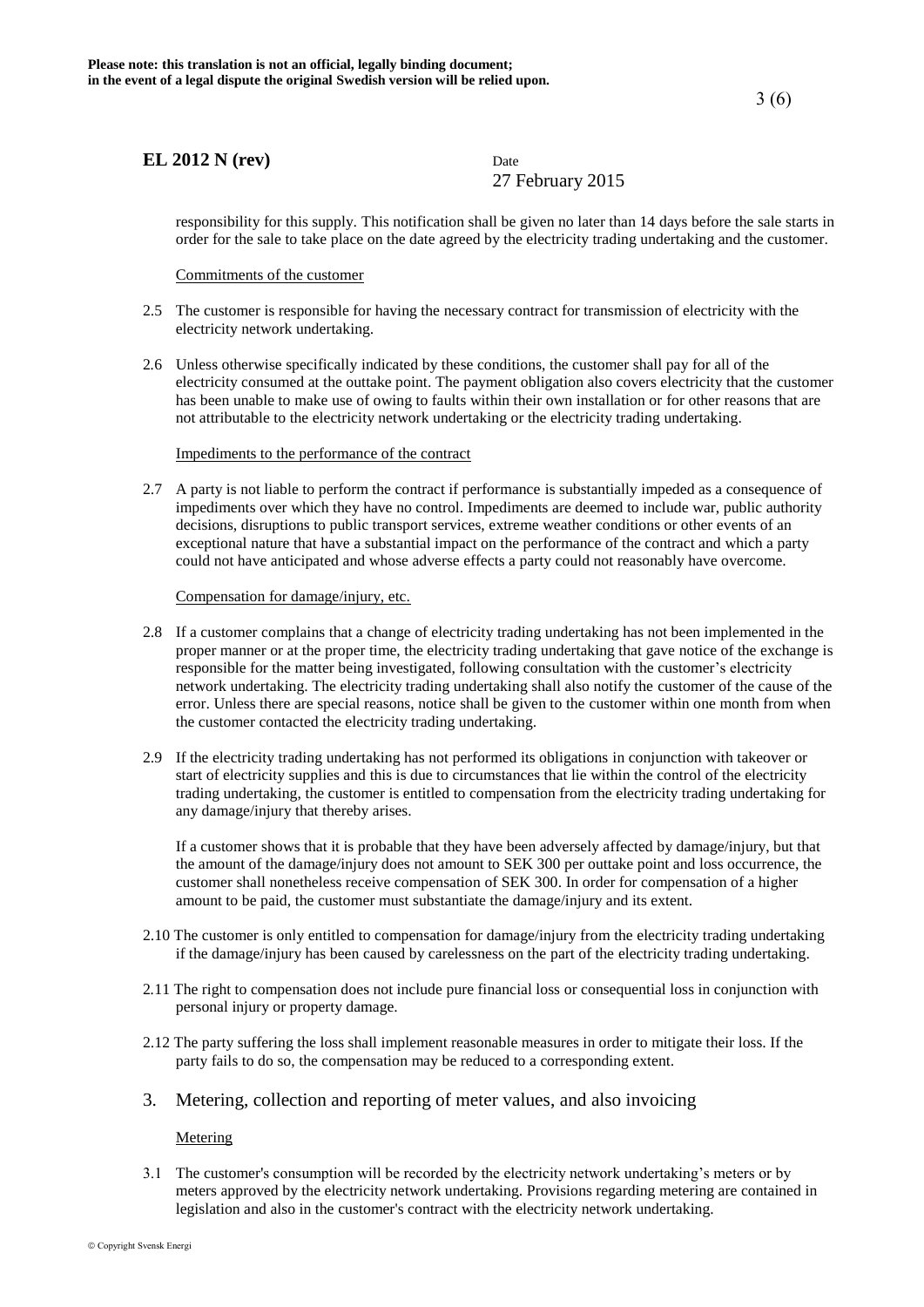27 February 2015

Collection and reporting of meter values, and also invoicing

- 3.2 Collection and reporting of meter values shall take place in accordance with statute or in the manner in which the parties have entered into a special agreement on.
- 3.3 Invoicing shall refer to the metered quantity of electricity transmitted and shall be effected at least every quarter.

If meter values have not been collected or they are incorrect, and this is due to circumstances that lie outside the control of the electricity trading undertaking and whose consequences the undertaking could not reasonably have avoided nor overcome, preliminary invoicing may take place and be based on the estimated quantity of electricity transmitted. The estimated quantity of electricity transmitted shall then be determined with the guidance of the customer's previously known consumption and other circumstances, like, for example, changes notified by the customer that it may be assumed would affect the quantity of electricity transmitted.

When reconciling invoicing that has been based on estimated meter values, the reconciliation following the collection of meter values shall be effected taking into account the various prices that have applied for the period covered by the reconciliation. Unless there are special reasons for applying another basis of estimation, the estimate shall thereupon be conducted as if the customer's consumption followed normal consumption patterns for that category of customer.

Unless special reasons apply, the final invoice shall be based on meter values collected.

- 3.4 The electricity trading undertaking shall be afforded access to the metering equipment accessible to the customer following consultation with the customer.
- 3.5 If the metering equipment is not working or if it has recorded consumption other than the real consumption or if an error has been made during collection of meter values, the electricity network undertaking shall estimate the quantity of electricity that has been transmitted in consultation with the customer and the electricity trading undertaking. This estimate shall form the basis of the electricity trading undertaking's invoicing.

This estimate may not go back further than three years from when the fault became known to both parties. An estimate may be made for a longer period if a party was obviously aware of a circumstance according to the first paragraph but did not notify the other party of such circumstance.

If consumption has been estimated in accordance with this clause, the electricity trading undertaking shall give notice of this no later than in conjunction with the invoicing.

- 3.6 Estimated consumption under Clause 3.5 shall be determined with the guidance of the customer's previously known consumption at the outtake point and other circumstances that may have affected consumption.
- 3.7 If the estimated consumption in any of the above-mentioned cases is based on incorrect assumptions, the incorrectly invoiced charge shall be adjusted without delay. The adjustment shall normally be made when invoicing next occurs.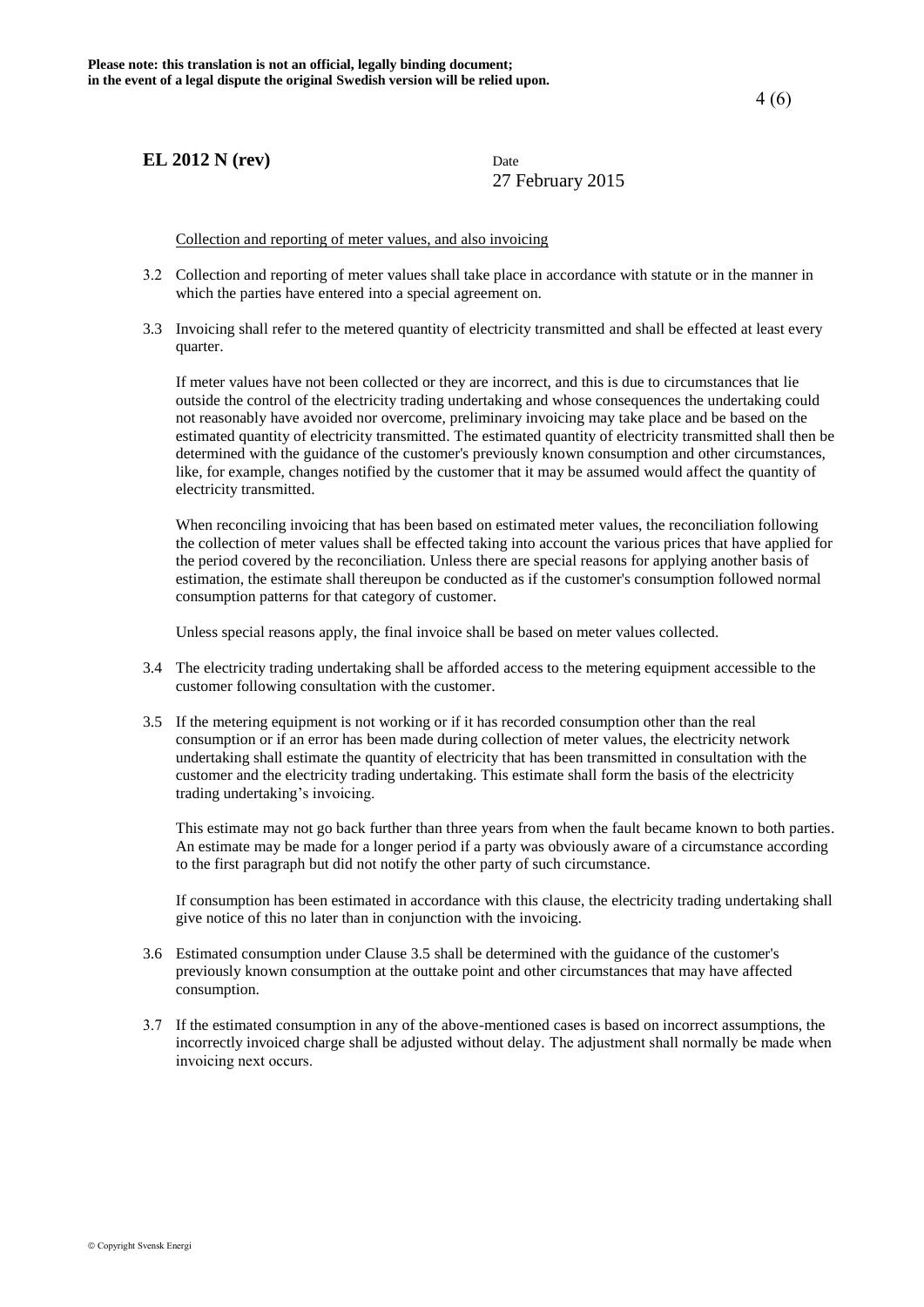27 February 2015

## 4. Payment and collateral

- 4.1 Unless otherwise agreed in writing, the customer's payment shall be received by the electricity trading undertaking no later than on the due payment date stated in the electricity trading undertaking's invoice, which shall be at the earliest 15 days after the electricity trading undertaking has sent the invoice.
- 4.2 If payment is not made by the due payment date, the electricity trading undertaking, unless otherwise agreed in writing, is entitled to demand from the customer, besides the amount of the invoice, interest under the Interest Act (1975:635) from the due date for payment stated in the invoice together with compensation for any costs associated with the delay. This also includes costs for written payment reminders and costs for the enforcement of payment or other obligations.
- 4.3 If the electricity trading undertaking has reasonable cause to fear that the customer will not perform their payment obligations, the electricity trading undertaking is entitled to request acceptable collateral for any further sales.

If the electricity trading undertaking is entitled to request collateral in accordance with the first paragraph, the electricity trading undertaking is also entitled to require monthly invoicing

Security may not comprise a greater amount than a sum corresponding to six months' estimated charges for the supply.

If the customer has satisfied their payment obligations at the proper time for a period of one year from when the collateral was furnished, the collateral furnished shall be returned.

 If the customer has furnished collateral in accordance with this clause, the funds deposited shall be placed into an interest-bearing account, to be held separately from the electricity trading undertaking's own funds.

#### 5. Breach of contract

- 5.1 The electricity trading undertaking is entitled to discontinue supplies to the customer if a customer neglects to pay charges due or furnish collateral and the default is not trivial. The electricity trading undertaking is also entitled to discontinue supplies if the customer commits another fundamental default according to these conditions and the provisions otherwise agreed.
- 5.2 The customer shall be afforded an opportunity to implement rectification prior to the electricity trading undertaking taking measures under the provisions of Clause 5.1.

If this default refers to payment, the customer shall be given reasonable time, of at least 15 days computed from a demand to pay, before disconnection may be effected.

- 5.3 The supply is discontinued by the electricity network undertaking disconnecting the customer's installation from the network at the electricity trading undertaking's request.
- 5.4 Disconnection may not be effected for a claim insofar as it is the subject of a dispute.
- 5.5 When the electricity trading undertaking is entitled to discontinue the supply of electricity in accordance with Clauses 5.1-5.2, the undertaking is also entitled to revoke the contract. If the electricity trading undertaking revokes the contract, it shall immediately notify the electricity network undertaking of the revocation.
- 5.6 If the electricity trading undertaking neglects its obligations and the default involves a fundamental breach of contract, the customer is entitled to revoke the contract. However, the electricity trading